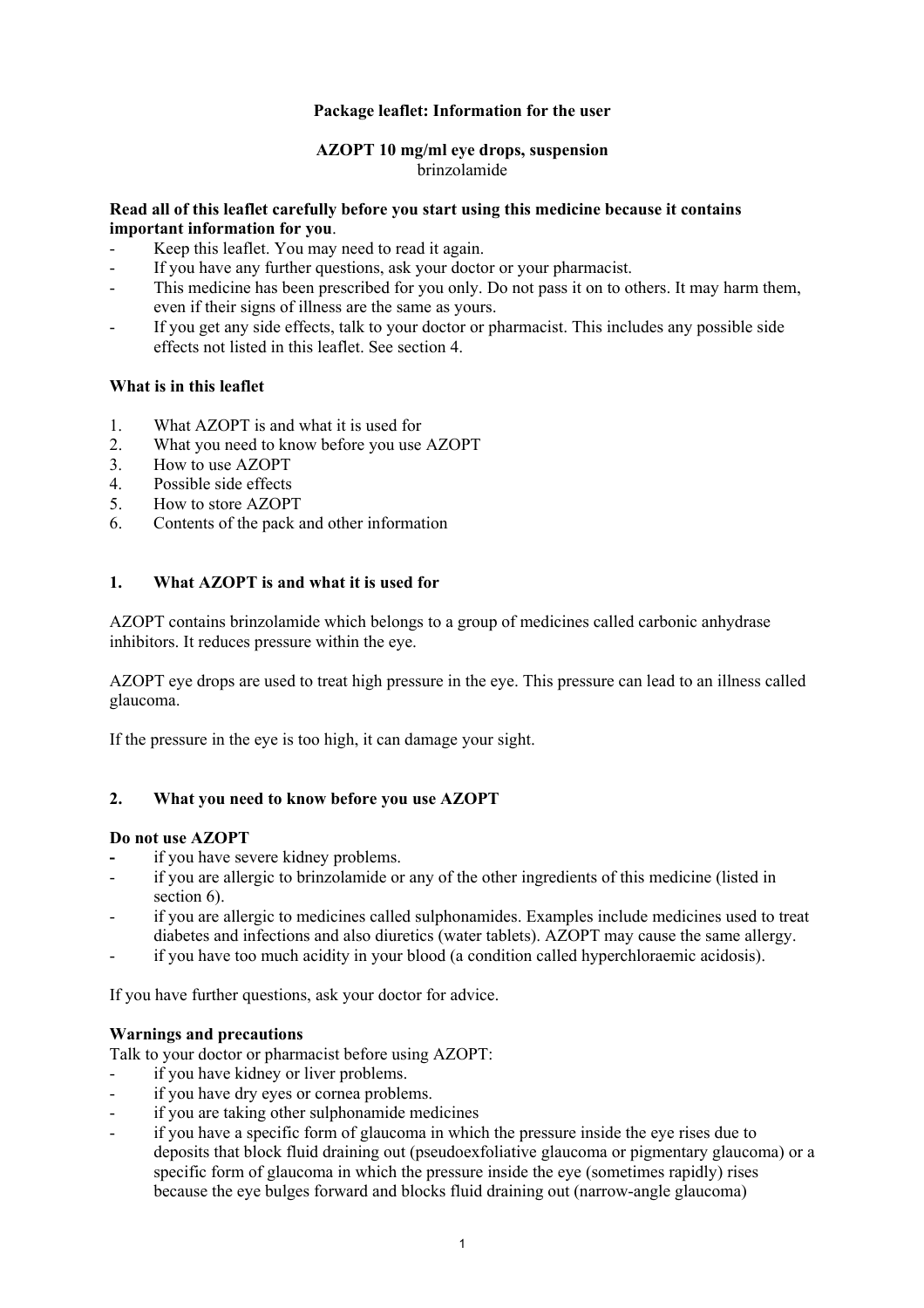# **Children and adolescents**

AZOPT is not to be used by infants, children or adolescents under 18 years of age unless advised by your doctor.

### **Other medicines and AZOPT**

Tell your doctor or pharmacist if you are taking, have recently taken or might take any other medicines, including medicines obtained without a prescription.

If you are taking another carbonic anhydrase inhibitor (acetazolamide or dorzolamide, see section 1 What AZOPT is and what it is used for), talk to your doctor.

### **Pregnancy and breast-feeding**

If you are pregnant or breast-feeding, think you may be pregnant or are planning to have a baby, ask your doctor or pharmacist for advice before using this medicine.

Women who may become pregnant are advised to use effective contraception during AZOPT treatment. The use of AZOPT is not recommended during pregnancy or breast-feeding. Do not use AZOPT unless clearly indicated by your doctor.

Ask your doctor or pharmacist for advice before taking any medicine.

### **Driving and using machines**

Do not drive or use machines until your vision is clear. You may find that your vision is blurred for a time just after using AZOPT.

AZOPT may impair the ability to perform tasks requiring mental alertness and/or physical coordination. If affected, take care when driving or using machines.

### **AZOPT contains benzalkonium chloride**

This medicine contains 3.35 µg benzalkonium chloride per drop (= 1 dose) which is equivalent to 0.01% or 0.1 mg/ml.

AZOPT contains a preservative (benzalkonium chloride) which may be absorbed by soft contact lenses and may change the colour of the contact lenses. You should remove contact lenses before using this medicine and put them back 15 minutes afterwards. Benzalkonium chloride may also cause eye irritation, especially if you have dry eyes or disorders of the cornea (the clear layer at the front of the eye). If you feel abnormal eye sensation, stinging or pain in the eye after using this medicine, talk to your doctor.

# **3. How to use AZOPT**

Always use this medicine exactly as your doctor or pharmacist has told you. Check with your doctor or pharmacist if you are not sure.

Only use AZOPT for your eyes. Do not swallow or inject.

### **The recommended dose is**

1 drop in the affected eye or eyes twice a day - morning and night. Use this much unless your doctor told you to do something different. Only use AZOPT in both eyes if your doctor told you to. Take it for as long as your doctor told you to.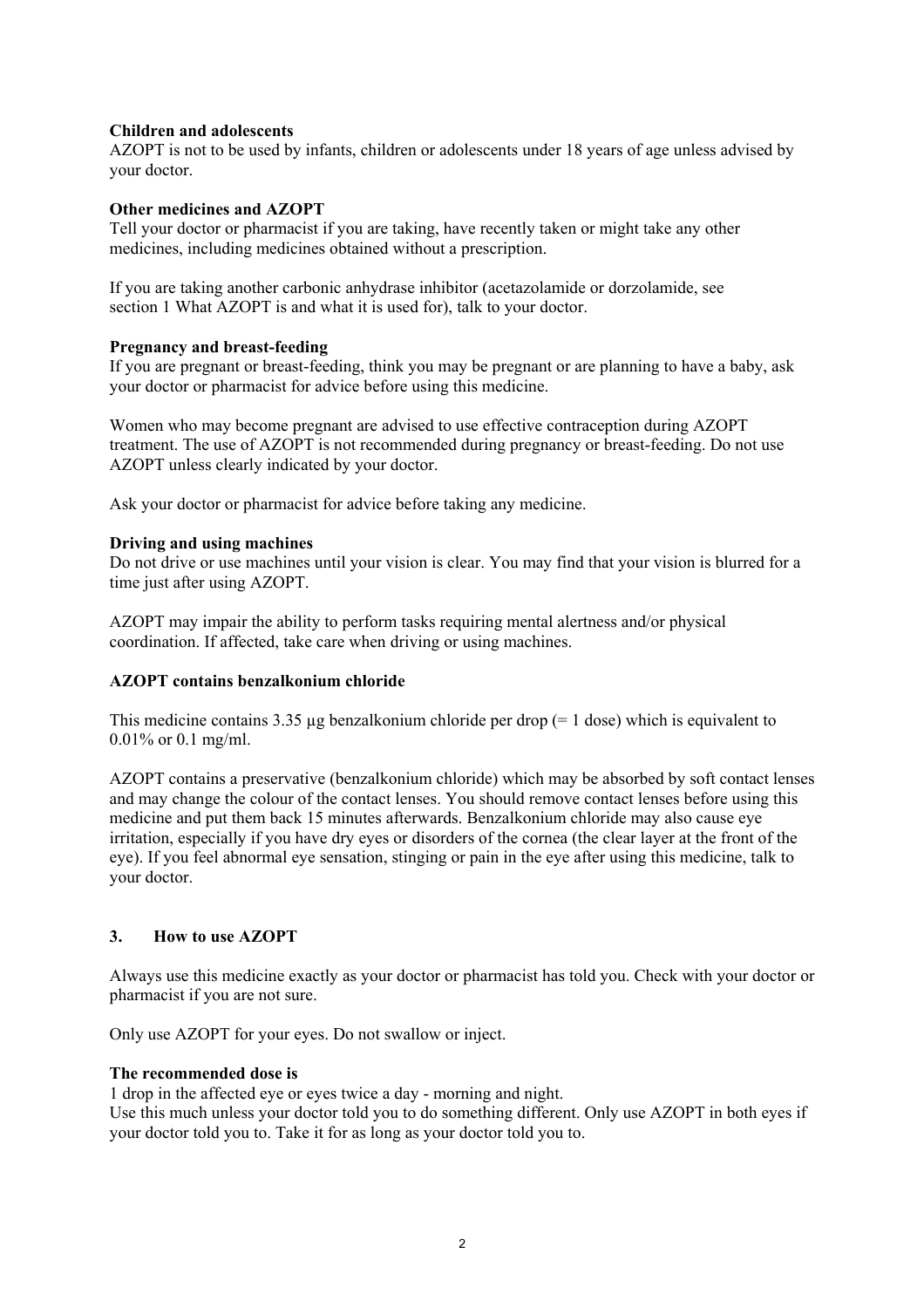#### **How to use**



- Get the AZOPT bottle and a mirror
- Wash your hands
- Shake the bottle and twist off the cap. After the cap is removed, if the tamper evident snap collar is loose, remove before using product.
- Hold the bottle, pointing down, between your thumb and middle finger
- Tilt your head back. Pull down your eyelid with a clean finger, until there is a 'pocket' between the eyelid and your eye. The drop will go in here (picture 1)
- Bring the bottle tip close to the eye. Use the mirror if it helps
- Do not touch your eye or eyelid, surrounding areas or other surfaces with the dropper. It could infect the drops
- Gently press on the base of the bottle to release one drop of AZOPT at a time.
- Do not squeeze the bottle: it is designed so that a gentle press on the bottom is all that it needs (picture 2)
- After using AZOPT, press a finger to the corner of your eye, by the nose (picture 3) for at least 1 minute. This helps to stop AZOPT getting into the rest of the body.
- If you take drops in both eyes, repeat the steps for your other eye.
- Put the bottle cap back on firmly immediately after use
- Use up one bottle before opening the next bottle.

If a drop misses your eye, try again.

If you are using other eye drops, leave at least 5 minutes between putting in AZOPT and the other drops. Eye ointments should be administered last.

### **If you use more AZOPT than you should**

If you get too much in your eyes, rinse it all out with warm water. Do not put in any more drops until it's time for your next regular dose.

### **If you forget to use AZOPT**

Use a single drop as soon as you remember, and then go back to your regular routine. Do not use a double dose to make up for a forgotten dose.

### **If you stop using AZOPT**

If you stop using AZOPT without speaking to your doctor, the pressure in your eye will not be controlled which could lead to loss of sight.

### **4. Possible side effects**

Like all medicines, this medicine can cause side effects, although not everyone gets them.

The following side effects have been seen with AZOPT.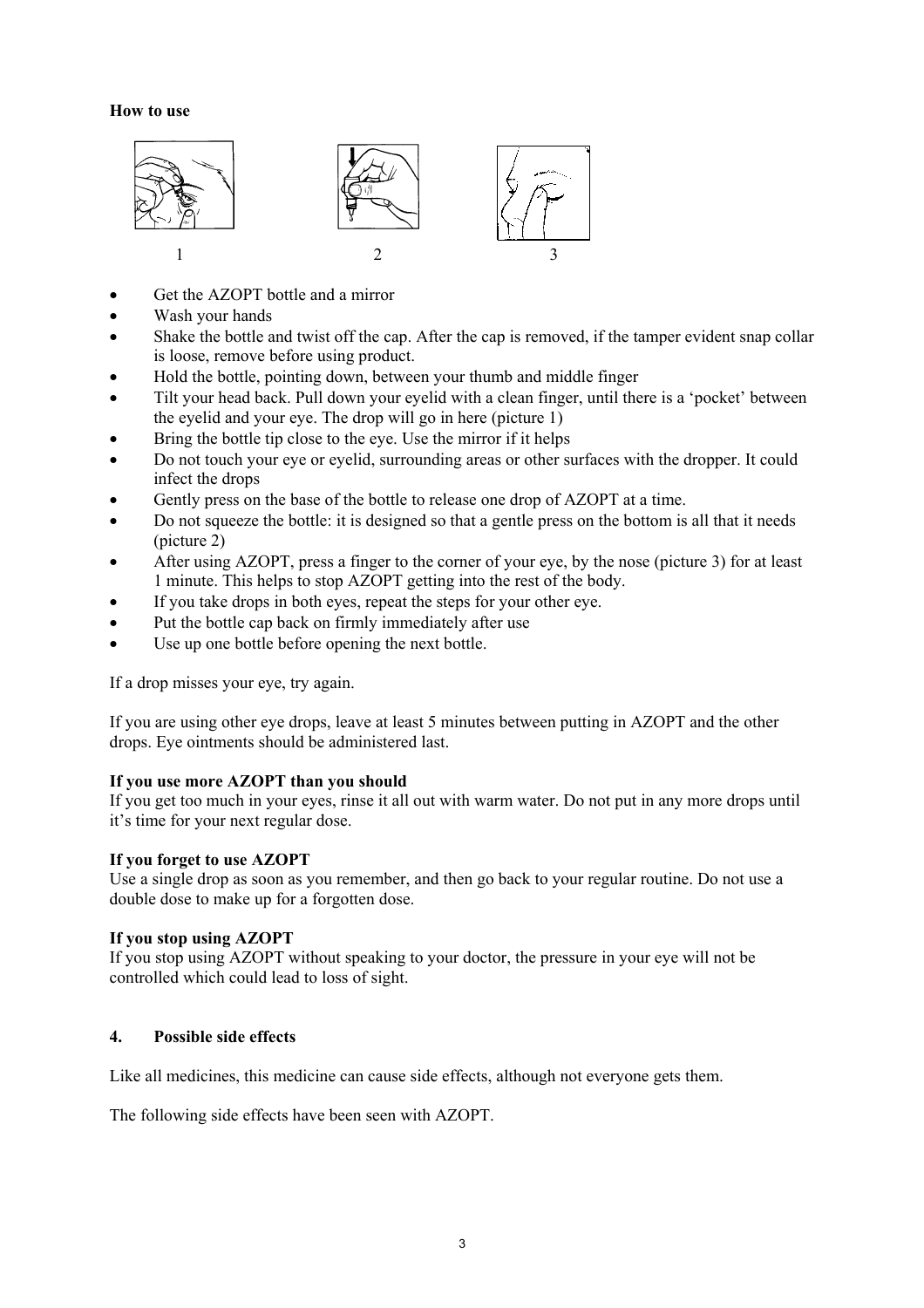# **Common side effects**

*(may affect up to 1 in 10 people)* 

- **Effects in the eye**: blurred vision, eye irritation, eye pain, eye discharge, itchy eye, dry eye, abnormal eye sensation, redness of the eye.
- **General side effects**: bad taste.

### **Uncommon side effects**

*(may affect up to 1 in 100 people)* 

- **Effects in the eye**: sensitivity to light, inflammation or infection of the conjunctiva, eye swelling, eyelid itching, redness or swelling, deposits in eye, glare, burning sensation, growth on surface of eye, increased pigmentation of the eye, tired eyes, eyelid crusting, or increased tear production.
- **General side effects**: decreased or reduced heart function, a forceful heartbeat that may be rapid or irregular, decreased heart rate, difficulty breathing, shortness of breath, cough, decreased red blood cell count in blood, increased chlorine level in blood, dizziness, difficulty with memory, depression, nervousness, decreased emotional interest, nightmare, generalized weakness, fatigue, feeling abnormal, pain, movement problems, decreased sex drive, male sexual difficulty, cold symptoms, chest congestion, sinus infection, throat irritation, throat pain, abnormal or decreased sensation in mouth, inflammation of the lining of the oesophagus, abdominal pain, nausea, vomiting, upset stomach, frequent bowel movements, diarrhoea, intestinal gas, digestive disorder, kidney pain, muscle pain, muscle spasms, back pain, nose bleeds, runny nose, stuffy nose, sneezing, rash, abnormal skin sensation, itching, smooth skin rash or redness covered by elevated bumps, skin tightness, headache, dry mouth, debris in eye.

### **Rare side effects**

*(may affect up to 1 in 1,000 people)* 

- **Effects in the eye**: corneal swelling, double or reduced vision, abnormal vision, flashes of light in the field of vision, decreased eye sensation, swelling around the eye, increased pressure in eye, damage to the optic nerve.
- **General side effects**: memory impairment, drowsiness, chest pain, upper respiratory tract congestion, sinus congestion, nasal congestion, dry nose, ringing in ears, hair loss, generalized itching, feeling jittery, irritability, irregular heart rate, body weakness, difficulty sleeping, wheezing, itchy skin rash.

### **Not known** (*frequency cannot be estimated from the available data*):

- **Effects in the eye**: eyelid abnormality, visual disturbance, corneal disorder, eye allergy, decreased growth or number of eyelashes, eyelid redness.
- **General side effects**: increased allergic symptoms, decreased sensation, tremor, loss or decrease in taste, decreased blood pressure, increased blood pressure, increased heart rate, joint pain, asthma, pain in extremity, skin redness, inflammation, or itching, abnormal liver blood tests, swelling of the extremities, frequent urination, decreased appetite, feeling unwell.

#### **Reporting of side effects**

If you get any side effects, talk to your doctor or pharmacist. This includes any possible side effects not listed in this leaflet. You can also report side effects directly via the national reporting system (see details below). By reporting side effects you can help provide more information on the safety of this medicine.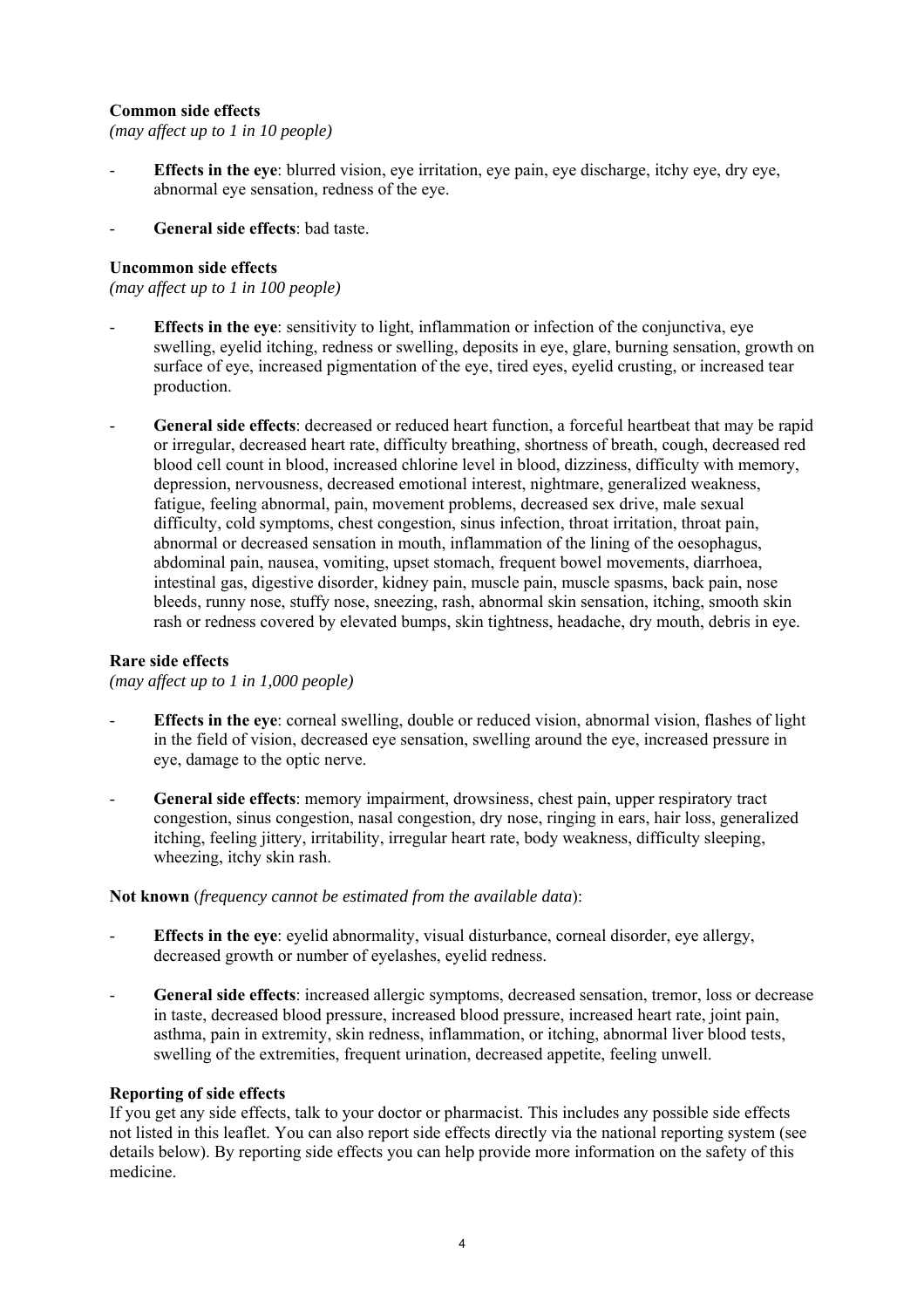United Kingdom Yellow Card Scheme Website: www.mhra.gov.uk/yellowcard or search for MHRA Yellow Card in the Google Play or Apple App Store

Ireland HPRA Pharmacovigilance Earlsfort Terrace IRL - Dublin 2 Tel: +353 1 6764971 Fax: +353 1 6762517 Website: www.hpra.ie e-mail: medsafety@hpra.ie

Malta ADR Reporting Website: www.medicinesauthority.gov.mt/adrportal

# **5. How to store AZOPT**

Keep this medicine out of the sight and reach of children.

Do not use this medicine after the expiry date which is stated on the bottle and box after "EXP". The expiry date refers to the last day of the month.

This medicine does not require any special storage conditions.

**You must throw away a bottle four weeks after you first opened it, to prevent infections.** Write down the date you opened each bottle in the space below and in the space on the bottle label and box. For a pack containing a single bottle, write only one date.

Opened (1): Opened (2): Opened (3):

Do not throw away any medicines via wastewater or household waste. Ask your pharmacist how to throw away medicines you no longer use. These measures will help protect the environment.

# **6 Contents of the pack and other information**

### **What AZOPT contains**

- The active substance is brinzolamide. Each millilitre contains 10 mg of brinzolamide.
- The other ingredients are benzalkonium chloride, carbomer 974P, edetate disodium, mannitol (E421), purified water, sodium chloride, tyloxapol. Tiny amounts of hydrochloric acid or sodium hydroxide are added to keep acidity levels (pH levels) normal.

# **What AZOPT looks like and contents of the pack**

AZOPT is a milky liquid (a suspension) supplied in a pack containing a 5 ml or a 10 ml plastic (droptainer) bottle with a screw cap, or in a pack containing three 5 ml plastic (droptainer) bottles with screw caps. Not all pack sizes may be marketed.